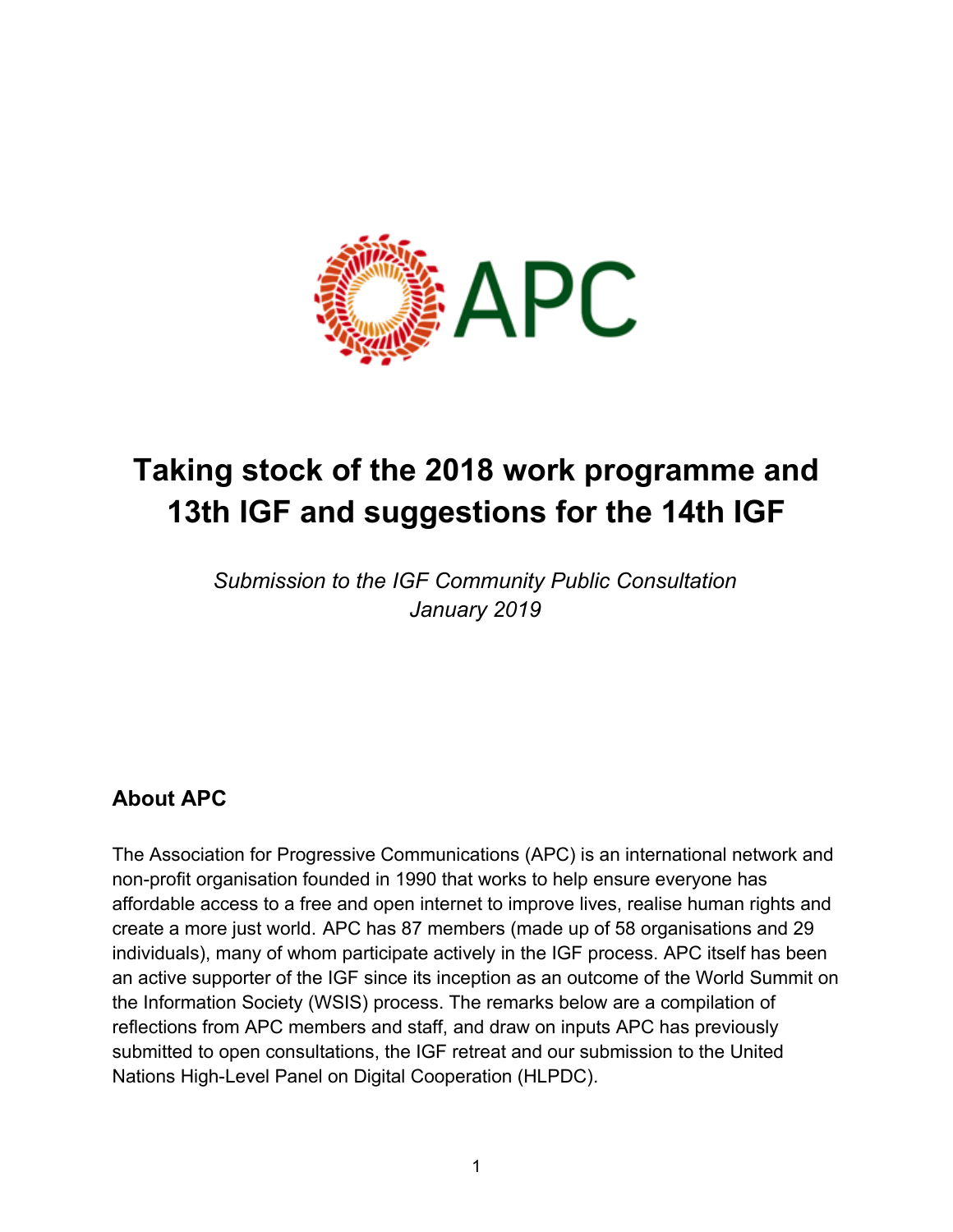# **A) Taking Stock of 2018 programming, outputs, preparatory process, community intersessional activities and the 13th annual IGF**

APC continues to see the Internet Governance Forum (IGF) – both as an annual global event and a multitude of national, regional and intersessional processes and events – as critical for bringing together key stakeholders in physical and digital spaces for policy dialogue, collaboration, coordination, capacity building and networking. We want to express our appreciation to all who made the 2018 IGF possible: the Secretariat, the Multistakeholder Advisory Group (MAG), the MAG chair, UNESCO, the host government (France), providers of financial support to the IGF, and all those who contributed to intersessional work, national and regional IGF initiatives (NRIs) and the annual event.

#### **A1. What worked well?**

#### **Preparatory processes including venue, timing, logistics, participation and networking**

- The presence of a diverse set of stakeholders, from governments in part due to the co-location with the Paris Peace Forum – and parliamentarians to technologists and activists, among others, created a valuable opportunity for learning and cross-regional and cross-sector exchanges and dialogue.
- The large number of people who participated in the IGF for the first time was impressive.
- Networking, meeting new people and forming new relationships, as well as connecting with existing partners, taking stock, planning further collaboration, in addition to opportunities for bilateral consultations and meetings and to meet and talk with UN actors, were all extremely valuable.
- The UNESCO staff were very helpful and courteous, providing directions and support where needed.
- The exhibition space worked very well and the APC booth was spacious, which allowed people to interact and helped it to double as an operation base for the teams.
- The badging system was well organised, with the volunteers, security and staff efficient upon entry. However, accommodating people queuing in the rain would have been appreciated.
- UNESCO's premises provided multiple spaces for networking at IGF 2018, such as the cafeteria and a space for people who wanted to work by themselves with their laptops.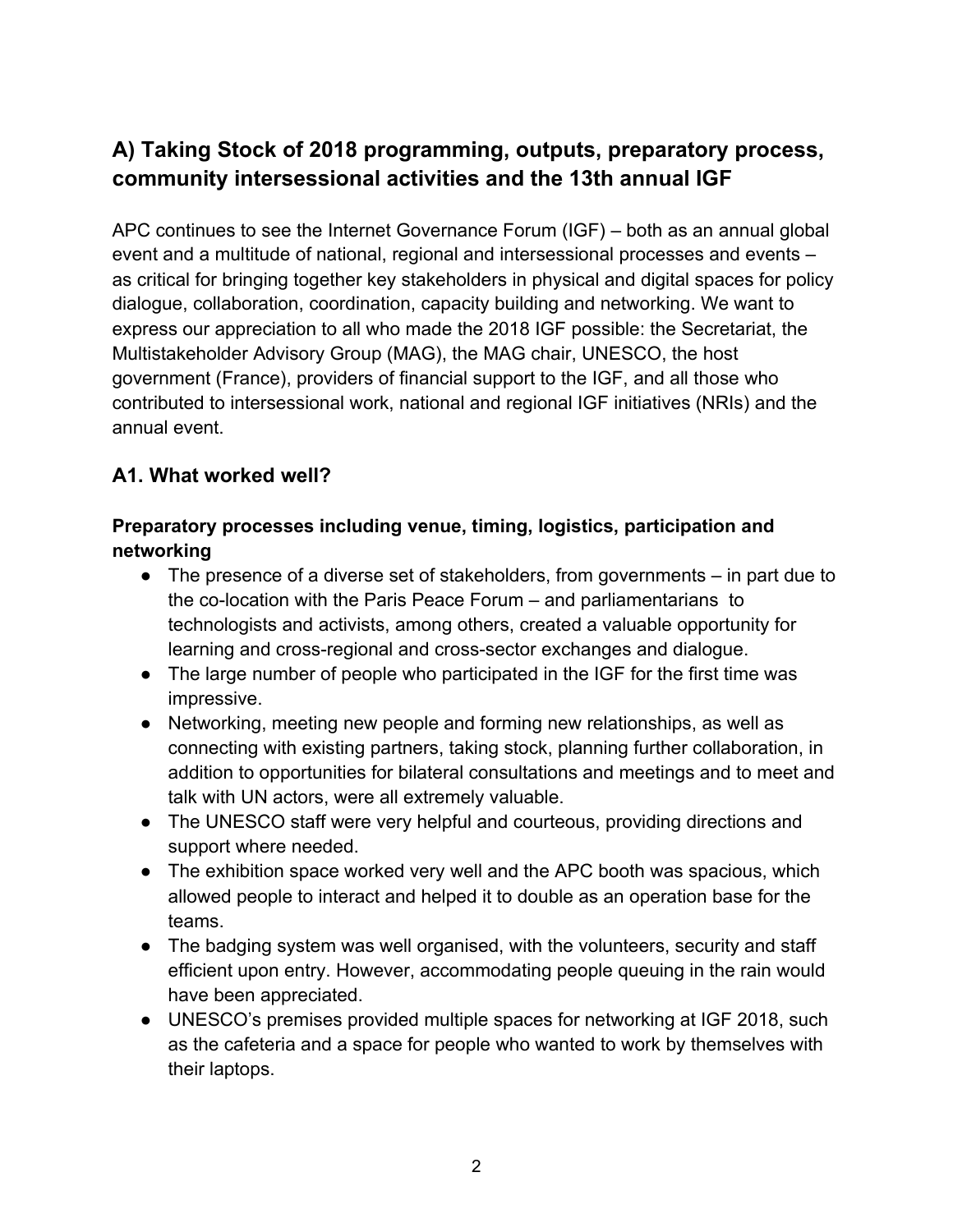#### **Programming, content and session formats**

- At a time when trust in digital technologies seems to be declining, the overall theme of IGF 2018 – "Internet of Trust" – was timely.
- Relevant high-level policy debates took place at the IGF, with provocative speeches by President Emmanuel Macron and the UN Secretary-General.
- The IGF was useful for discussing other timely internet governance-related developments, in particular the UN High-level Panel on Digital Cooperation (HLPDC), which used the IGF as an opportunity to engage with a range of stakeholders. The opportunity to interact with the Global Commission on the Stability of Cyberspace and receive updates on UNESCO's Internet Universality Indicators was also of value.
- APC's Global Information Society Watch (GISWatch) book launch went very well in the large venue that was assigned to the session. Despite the lack of support from technology staff due to the timing, we appreciated the lunch hour time slot.

#### **Community intersessional activities**

- Dynamic coalitions that worked throughout the year could use the global IGF effectively to meet, consolidate and plan ahead (but needed more time – more on this below).
- The Dynamic Coalition on Community Connectivity (DC3) has become an active space for discussion on taking community networks to the next level because it includes so many practitioners. However, not enough of these practitioners were able to attend the global IGF itself.
- In 2018, the IGF's community-driven intersessional work titled "Connecting and Enabling the Next Billion(s)" in its Phase IV has showcased successful initiatives that address how the next billion people can be connected to the internet. The process aimed at investigating challenges and opportunities for addressing and overcoming barriers to meaningful internet access, promoting meaningful access in diverse contexts and regions, and ensuring that meaningful access also supports the achievement of the UN SDGs.
- The Best Practice Forum (BPF) on cybersecurity worked in a systematic and inclusive manner and produced excellent outputs.
- IGF 2018's BPF on Gender and Access built on the theme from the year before, honing in on outreach that responds to the needs of underserved populations of women and gender non-binary persons. This was valuable for continuity and ensuring that the work moves forward. Contributing to this success were the efforts of the coordinator to reach out specifically to the previous years' cocoordinators and secretariat for input.
- In terms of the process, having the survey was useful for the Gender and Access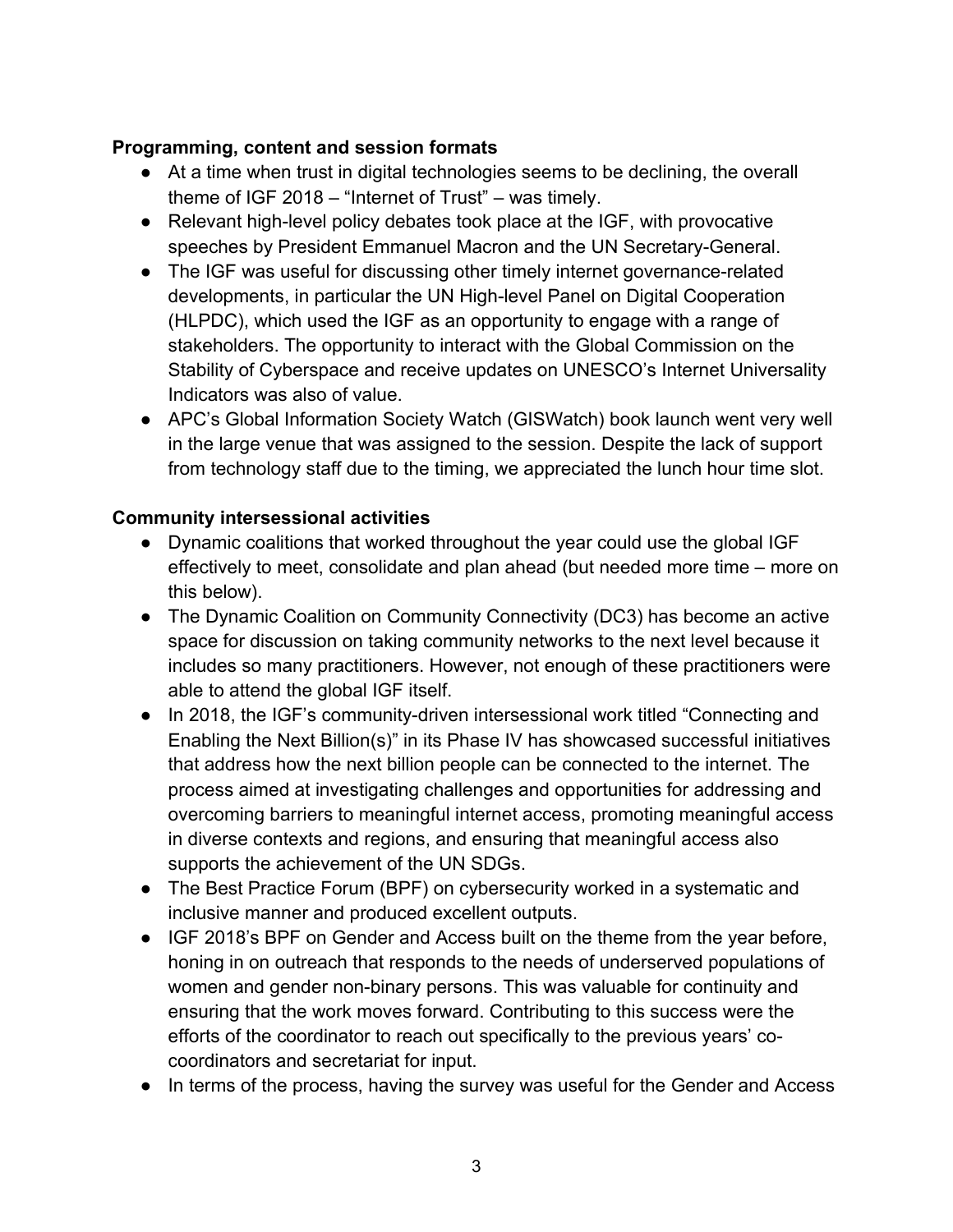BPF as a mechanism to get input from broader stakeholder groups, but this needed to be supplemented with desk research. Significantly, in the fourth year of the BPF on Gender and Access, and on the strength of its previous work, APC is seeing more people contacting the BPF and wanting to participate in its work. This means that effective BPF outreach requires having the capacity, and having a platform, to respond to new interest.

## **A2: What worked not so well?**

#### **Preparatory processes including venue, timing, logistics, participation and networking**

- Limited time: This year's IGF was shorter than previous years, just three days long as opposed to the usual five days (Day 0 plus four days), which resulted in a limited amount of time to interact and attend various events and sessions. The lack of Day 0 and competing parallel events, such as the Paris Peace Forum<sup>[1](#page-3-0)</sup> and the GovTech Summit, set a busy tone for the conference, impacting the specific activities that stakeholders organised and participation around the IGF.
- Location: 2018 was the second year in a row that the IGF was held in an expensive city in Western Europe, which impacted the ability of some stakeholders to travel from far away, especially those from countries in the global South, to attend. This will continue to be a concern as the next IGF will be in Western Europe once again, with Germany hosting.
- Clash with ITU Plenipot: The IGF overlapped with the third and final week of the International Telecommunication Union's Plenipotentiary Conference (ITU Plenipot) in Dubai, forcing many stakeholders of the internet governance community to decide which event to prioritise, and many were absent from the IGF.
- The building was hard to navigate, though as mentioned above, UNESCO staff were helpful in providing directions.
- Paris is an expensive location for many participants and not having more substantial food available during lunch increased the financial burden for many.
- The timing of the IGF so close to the end of year, which means end-of-year reporting for some, and Christmas, as well as being in the middle of the Southern hemisphere's summer holidays, was very challenging and definitely impacted on participation.
- Remote participation is often challenging and seemed particularly difficult at the 2018 IGF.
- The quality of captioning was particularly poor in many of the sessions. This might have been a contributing factor to the difficulties experienced in remote

<span id="page-3-0"></span>1 [www.gouvernement.fr/en/paris-digital-week](https://www.gouvernement.fr/en/paris-digital-week)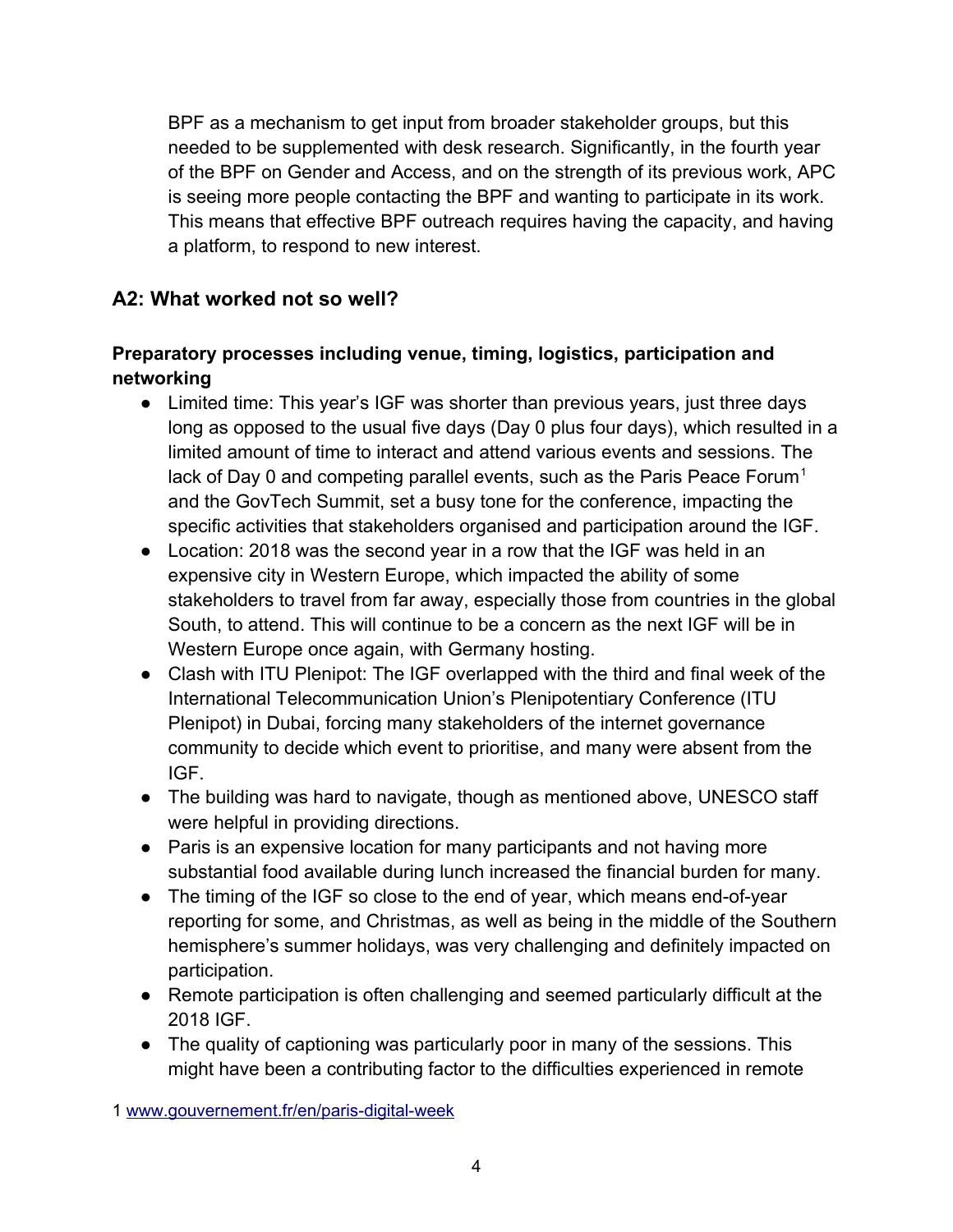participation.

● Some rooms were small and lacked capacity for people to sit (sometimes up to only 30 people), leaving people standing, sitting on the floor or unable to enter a room. After the first day, security prevented people from attending an event if the room was "full".

#### **Programming, content and session formats**

- While acknowledging the efforts of the MAG in this respect, the workshop selection process remains difficult to understand and it is not clear that it results in the desired mix of topics and approaches. Many excellent proposals that we are aware of, or were part of, were not accepted. This impacts on participation.
- Many sessions had too many panellists and the "round table" format seems to have become simply a mechanism for having a huge panel. This was particularly evident in the main sessions where the contributions of the stakeholders felt diluted by the rigid format. We strongly advise that the guidelines for this format be revised so that it achieves what we understand to be its original objective: to play a role in synthesising outcomes and key messages.
- Interpretation was not available in all sessions.

#### **Community intersessional activities**

- The appointment of some BPF coordinators rather late in the process was problematic.
- The scheduling of workshops on very similar topics at the same time was also problematic. We acknowledge that the Secretariat does its best to avoid this, but it remains a problem.
- Dynamic Coalition meetings should be allocated 90 minutes instead of an hour. An hour is not enough for an active DC.
- Cutting back on IGF secretariat support for intersessional work seems to have impacted on the preparation of work for the IGF in the case of some of the Best Practice Forums.

# **B) Suggestions for improvements that could be made for 2019**

# **B1. Preparatory processes including venue, timing, logistics, participation and networking**

#### **Improve the overall preparatory process of the IGF**

- MAG selection new MAG members should be identified ahead of the IGF, to enable incoming MAG members to fully take advantage of the IGF to get oriented.
- Identifying and mapping current policy discussions that the IGF could feed into at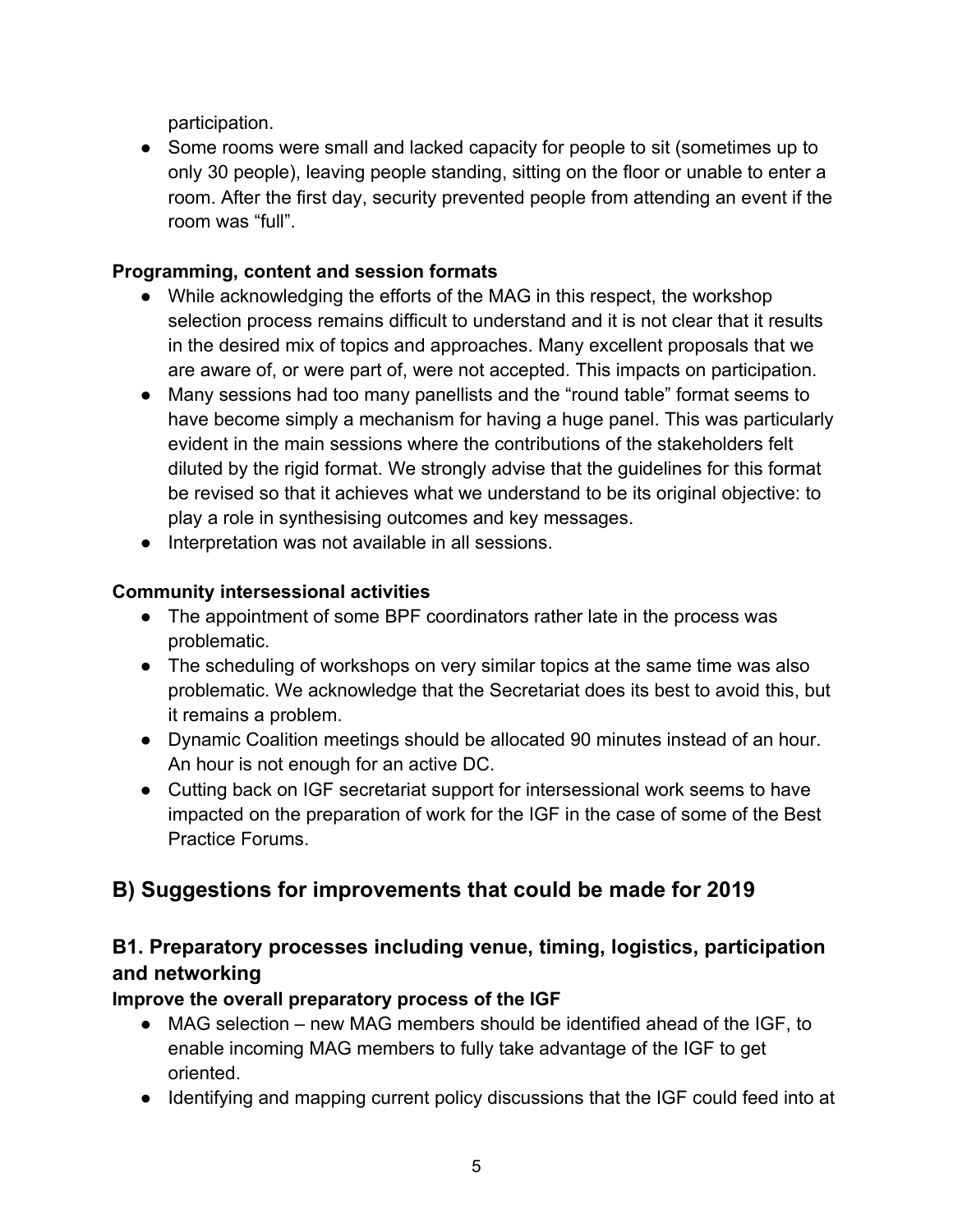the outset of the preparatory process. This could enable more effective communication (including visualisation) of outputs of the global IGF. The input on themes given to the Secretariat can be included in this mapping.

- Engage proactively on programme content and themes with the conveners of national and regional IGFs. This is already in process but we think it can be strengthened.
- As a means of encouraging government participation, proactively consult with governments and with intergovernmental bodies on issues they would like to see discussed at the IGF.
- Create a mechanism linked to the IGF that addresses the expressed need of governments for a forum to discuss internet-related public policy issues in order to increase their participation, and the impact of the IGF. More advantage could be taken of the Secretariat's location in Geneva to develop such a mechanism and to increase government participation through proactive engagement with Geneva-based missions of UN member states.
- Strengthen the capacity-building dimension of the IGF and enhance participation by establishing closer relationships with the internet governance schools (EuroSSIG, AfriSIG, the South School and APSIG). For example, alumni from these schools could volunteer at global and regional IGFs. The dynamic coalition on internet governance schools is an ideal entry point for this.
- Encourage and invite stakeholders from the global South to play prominent roles at the IGF. Funds should be secured to support their participation. This also requires investment of effort around many actors, including developing country governments. The MAG should initiate discussions with these governments very early on in the preparatory process for the annual IGF. Proactive measures should also be taking to involve them in intersessional work.
- More testing should be done beforehand in a new venue to try and rule out remote participation glitches.
- Remote moderators should scan the Twitter feed, incorporating questions and comments, as a means of widening opportunity for remote participation. We were pleased to see that many have already started doing this.
- Affordability should play a role in the choice of host country so as to maximise participation and diversity of attendees. Recognising Germany's leadership in organising the Freedom Online Conference and ensuring diverse participation, we encourage them and other donor countries to do the same for IGF 2019 by creating a fund to help event speakers and workshop organisers, especially those from the global South, to attend.

## **B2. Programming, content and session formats**

● Consider changing the overall structure for the IGF to have two days of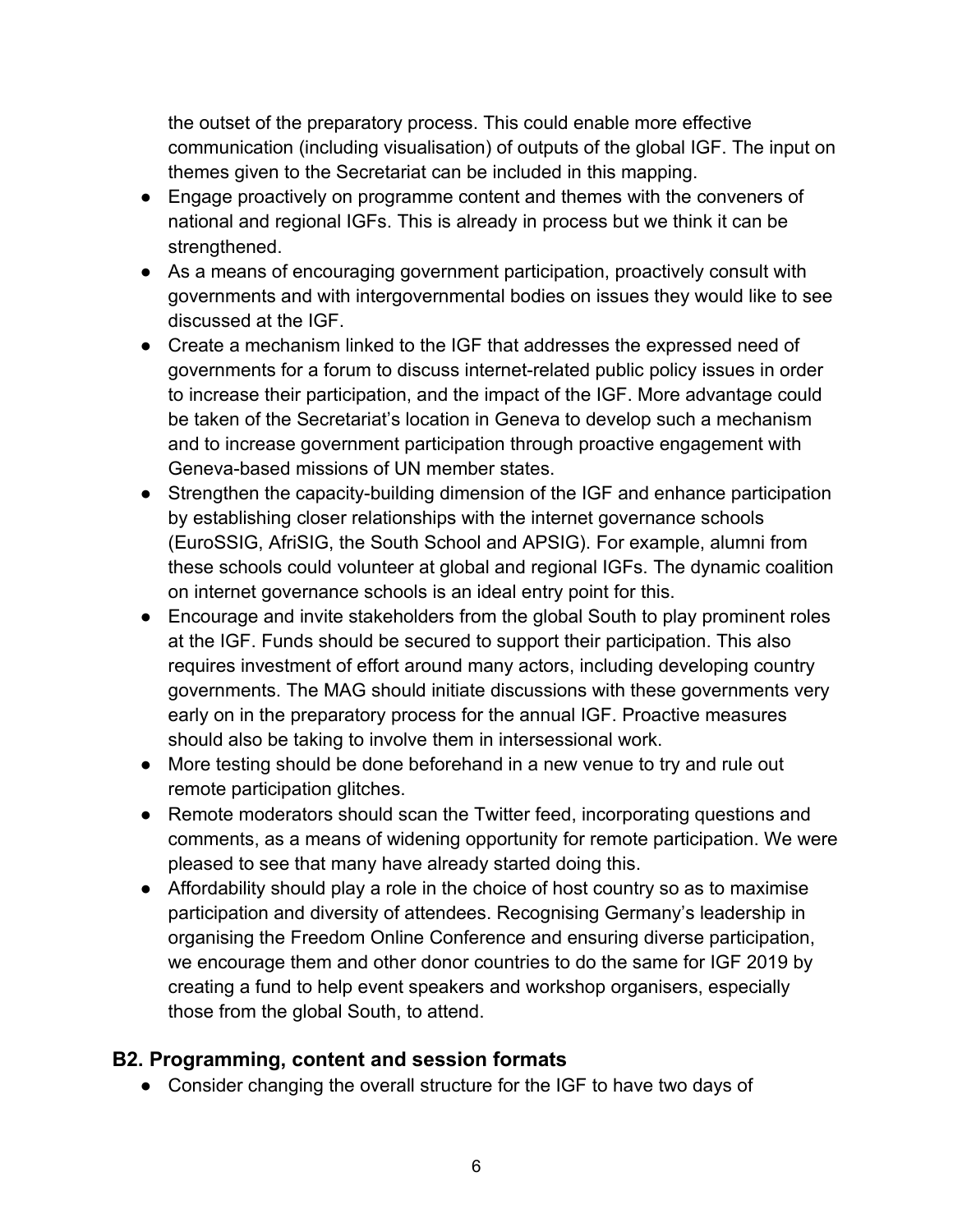workshops followed by two days of main sessions interspersed with round tables and Best Practice Forums. This structure will enable deepening of the discussion on some topics, and facilitate developing key messages, outcomes, and input into the work programme for the next cycle of intersessional work.

- Engage the support of professional event designers/and or facilitators with expertise in planning and managing large participatory events. For example, the MAG could experiment with interactive meeting methodologies such as Open Space Technology even if just for one track or theme. This will need to be done before the call for workshop proposals goes out and might also be a way of reducing the workshop selection workload.
- Be sure to include a focus on the fifth anniversary of the Global Multistakeholder Meeting on the Future of Internet Governance (NETmundial).<sup>[2](#page-6-0)</sup>
- Revisit the IGF's earlier focus on facilitating the development of agreed-on principles for internet governance. NETmundial produced such principles but we need the whole IGF multistakeholder community and intergovernmental institutions to reflect and agree on such principles.
- Revise the round table format so that it is interactive, involving the audience, and not just an extended set of panellists.
- Use plenaries and round tables for synthesis and cross-cutting and emerging issues.
- Workshops are a way of bringing people to the IGF and building community ownership, and therefore limiting their number must be done with care.
- Continue to avoid workshops on common themes running concurrently. Event design could facilitate a process whereby they can reinforce and interact with one another rather than compete.
- Consider building in some open slots into the programme which can be used for networking or unscheduled sessions.
- Ensure that panels are composed with gender balance.
- Ensure that the IGF agenda responds to issues that matter to under-represented groups, who often have existing capacity in relation to these areas, and can share their knowledge with the IGF community. Examples include people with disabilities, people living in rural areas without sufficient infrastructure, people from small island states and indigenous people. One way of doing this would be to cluster the feedback received in response to the call for input in such a way that issues relevant to under-represented groups are tagged as such.
- <span id="page-6-0"></span>● Balance taking into account the priorities and particularities of different regions while continuing to address global issues and explore linkages between global, regional and national levels.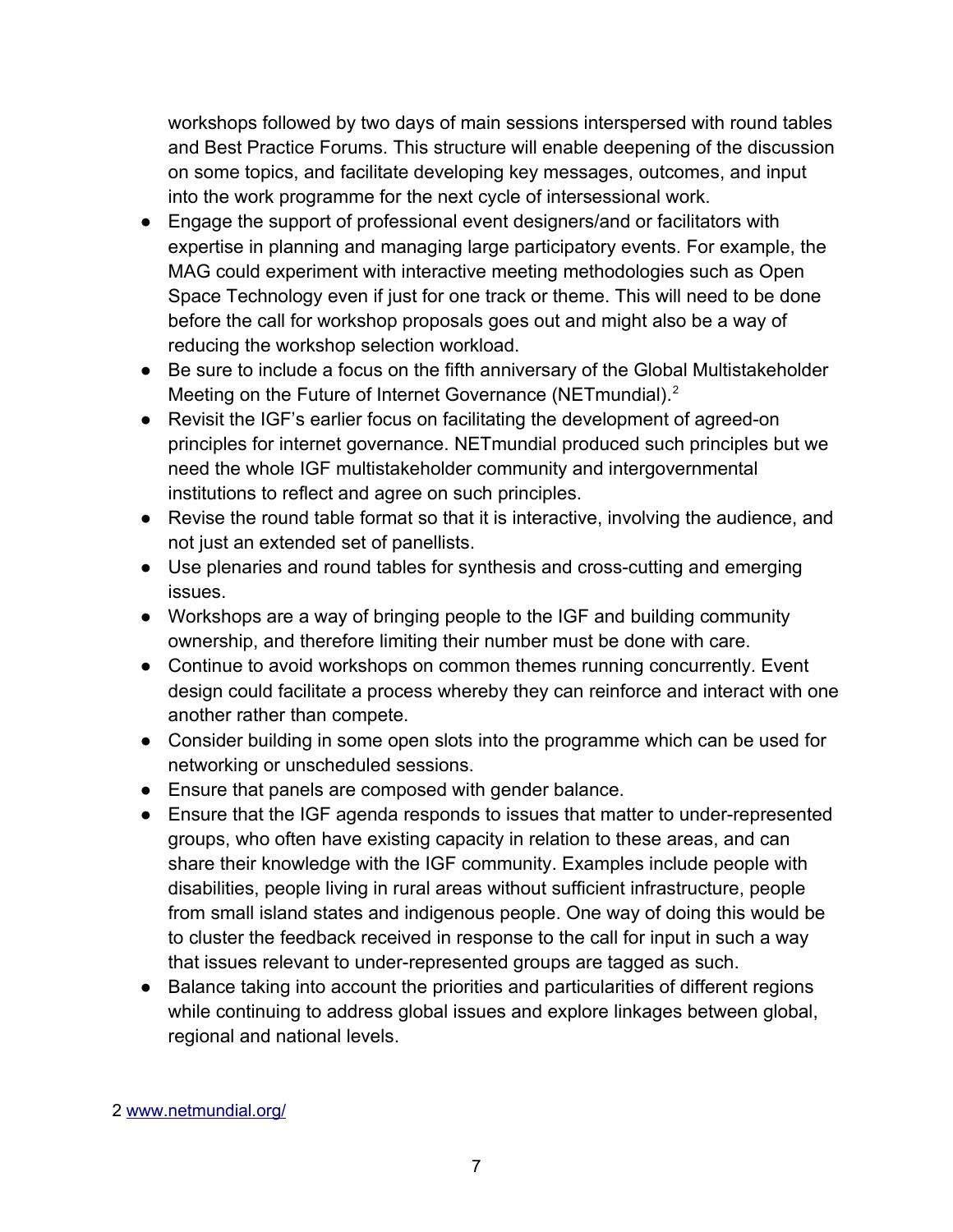## **B3. Community intersessional work**

We recommend that the Secretariat continue to support intersessional work, as we have observed much stronger outputs/impact where the Secretariat provided support. We want to thank and commend them for their work to support NRIs, as well as other forms of intersessional activity. Our suggestions for 2019:

- Increase the profile given to the outputs of intersessional work. Many people still do not realise that BPFs and DCs are producing concrete policy recommendations as well as impacting on implementation.
- Assign more secretariat support to the Working Group on IGF Improvements and build improvements into the IGF's annual plan and budget.
- The MAG should be more selective in the selection of BPF themes and avoid bundling too many topics together. A smaller number of strong and effective BPFs is better than having too many if some of them are not well coordinated and supported.
- An area that we want to stress as needing improvement is the relationship between DCs and BPFs and NRIs. Resources should be sought to support the participation of BPFs (and DCs where relevant) in NRIs, particularly at regional IGFs. BPFs should try to be more consistent in seeking and reflecting input from NRIs in their work processes and output documents.
- Pre-events play a significant capacity-building role. IGF 2019 should include a Day 0 at the main IGF venue to facilitate Day 0 events.
- Designate a member of the Secretariat to play a government liaison role as a means of increasing government participation in, and benefit from, intersessional work. Also see our recommendations above in Section B1.

#### **National and regional IGF initiatives (NRIs)**

- NRIs to should remain independent and be able to identify their own themes and priorities.
- The MAG should encourage NRIs to contribute to the open consultations or consult with them proactively – so that the priorities identified are taken into account when the annual global programme is developed, but this should not be forced. Global, regional and national events will naturally focus on different issues. The most logical and useful links would be through intersessional work. Organisers of BPFs or DCs, for example, should reach out to NRIs and vice versa, with the support of the Secretariat and MAG.
- Dialogue between the regions can be encouraged through the IGF Secretariat's facilitation of periodic meetings between the conveners of NRIs and of BPFs.
- MAG members and delegates of the IGF Secretariat should aim to attend as many NRIs as possible (in their regions, ideally) to stimulate cross-fertilisation among the regional and the global processes.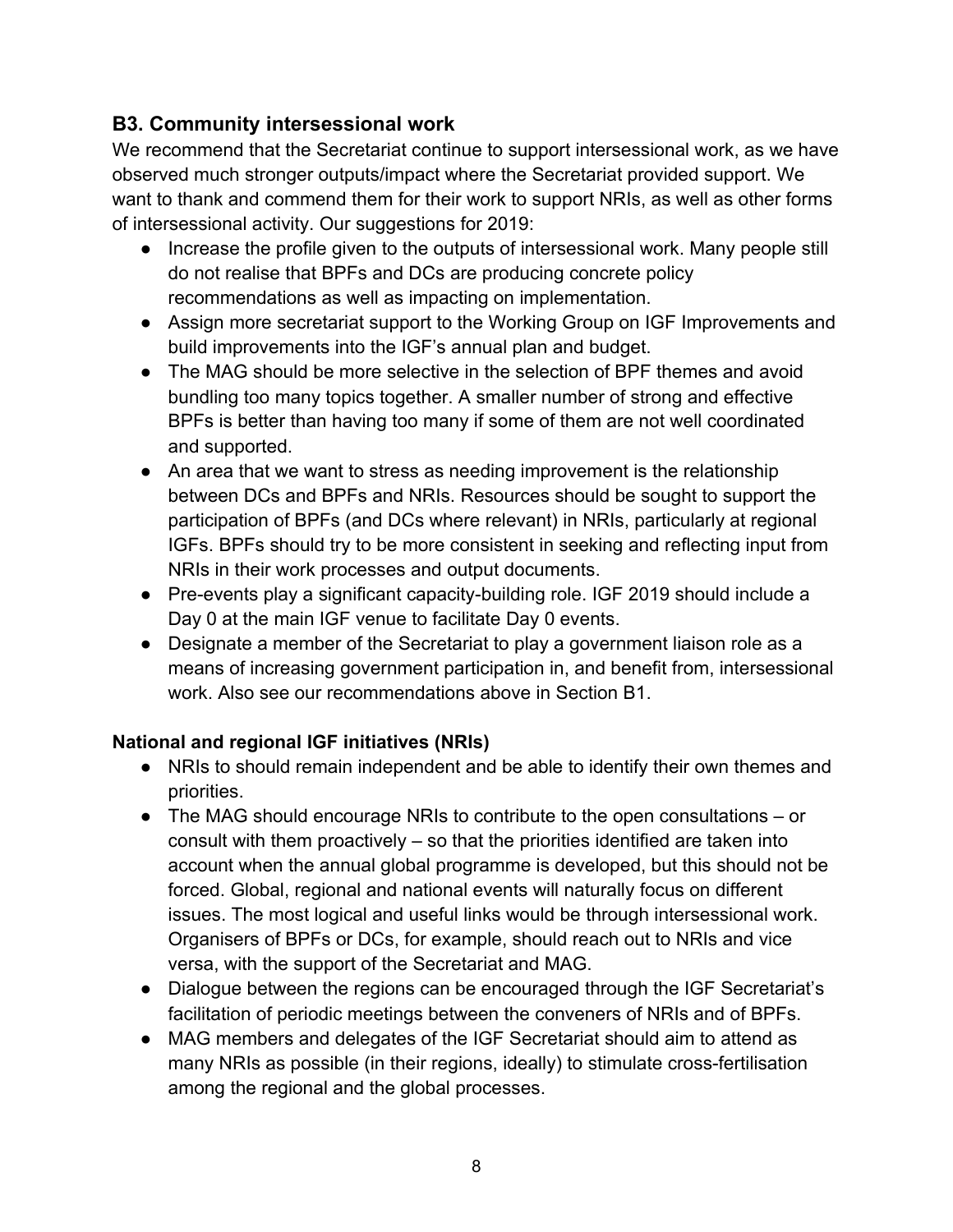## **B4. The mandate, nomination process and make-up of the Multistakeholder Advisory Group (MAG) and the appointment process for the IGF-MAG Chair**

Over time, the position of MAG chairperson should rotate among stakeholder groups and regional groupings.

- Consider having co-chairs or a friends of the chair group (made up of other MAG members) to work with the MAG chairperson to a) assist with the workload and b) ensure that voices from all regions of the world and different perspectives and stakeholder groups are reflected in MAG coordination. This small chairing group can share the load and support the chair and the Secretariat as needed.
- Increase transparency by publishing a full list of MAG nominees, including their nominating party.
- Clarify the accountability relationships between the UN Secretary-General, the MAG, the IGF Secretariat and UNDESA, including whether the MAG's mandate does or does not extend beyond organising the annual event and intersessional work.
- Appoint the Special Advisor and the Executive Secretary. Their absence still leaves a gap in spite of the increased capacity and performance of IGF staff and the significant value added by the excellent MAG chairperson.

## **B5. Capturing the outputs of the IGF to increase their visibility and impact**

Over the last four years, IGF intersessional work has steadily strengthened, and it should be sustained and receive greater prominence. Ways in which this can be done include:

- Translating the IGF "key messages" an excellent innovation into all UN languages.
- Communicating outputs from intersessional work, and the event, and presenting them at relevant policy spaces. This requires:
	- Ensuring that the Secretariat has sufficient capacity, particularly communications capacity.
	- Mapping of ongoing policy spaces (mentioned already as useful to the preparatory work) and the creation of a mechanism for information sharing to ensure interaction between content and outcomes of discussions at the IGF, and other policy-making spaces.
	- Building on the current practice of ensuring linkages with other institutions and mechanisms or using BPFs to contribute to the work of, for example, UN Women, Special Rapporteurs to the Human Rights Council, or the UN General Assembly.
	- Identifying, and proactively addressing, lack of integration between the SDG and WSIS processes through reaching out to, for example the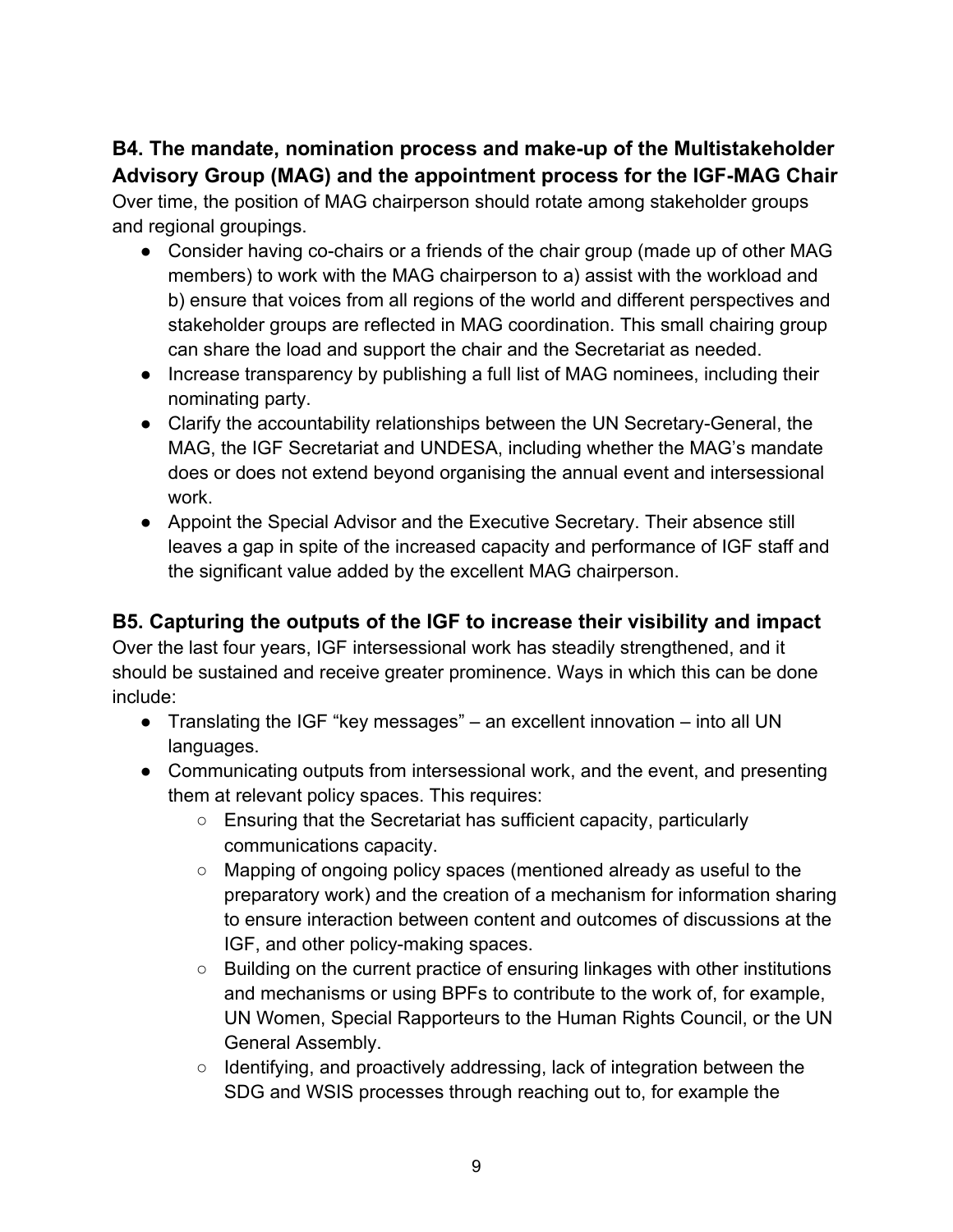Technology Facilitation Mechanism of the SDG process.

○ Reaching out to other policy communities, particularly those involved in development policy, environmental policy, trade, access to knowledge, human rights, women's rights, and democratisation and good governance.

We do not expect the IGF to achieve this on its own, but through well-coordinated cooperation with other networks, institutions and agencies, inside the UN and outside it. APC believes that a key element of a more effective IGF consists of strengthening the participation of governments in the IGF process, and ensuring that they gain concrete benefit from this participation.

# **C) How could the IGF respond to the recommendations made by the UN Secretary-General during his speech[3](#page-9-0) at the IGF 2018 Opening Ceremony?**

Below we list some of the key points made by the UN Secretary-General and include suggestions on how the IGF could respond.

#### **Adoption of a multistakeholder and multidisciplinary approach**

Many in the IGF community will probably believe this is already happening, and in many ways it is – more so than in many other parts of the UN. However, we think that the Secretary-General has a point. More can be done, particularly to ensure a multidisciplinary approach. The IGF Secretariat/MAG and BPF coordinators should do more active outreach to engage stakeholders from different disciplines and from other parts of the UN system to facilitate the breaking down of silos and cross-disciplinary exchanges of knowledge. They could also invite comment on key messages and BPF and DC outcome documents from different sectors and disciplines. The lack of integration between the WSIS process and the UN's Sustainable Development Goals, a commonly noted problem, can be addressed through greater focus on a multidisciplinary approach.

#### **Creation of a shared digital language and references**

Internet policy issues (trade, security or human rights) are interrelated, but they are being addressed in siloed and contradictory ways in the UN system, and even where shared language and references exist, they are not being used consistently (e.g. between the Human Rights Council and the General Assembly). The Secretary-General's office could put resources (located, for example, in the IGF Secretariat)

<span id="page-9-0"></span>3 [www.intgovforum.org/multilingual/content/igf-2018-address-to-the-internet-governance-forum](http://www.intgovforum.org/multilingual/content/igf-2018-address-to-the-internet-governance-forum-by-un-sg-ant%C3%B3nio-guterres)[by-un-sg-ant%C3%B3nio-guterres](http://www.intgovforum.org/multilingual/content/igf-2018-address-to-the-internet-governance-forum-by-un-sg-ant%C3%B3nio-guterres)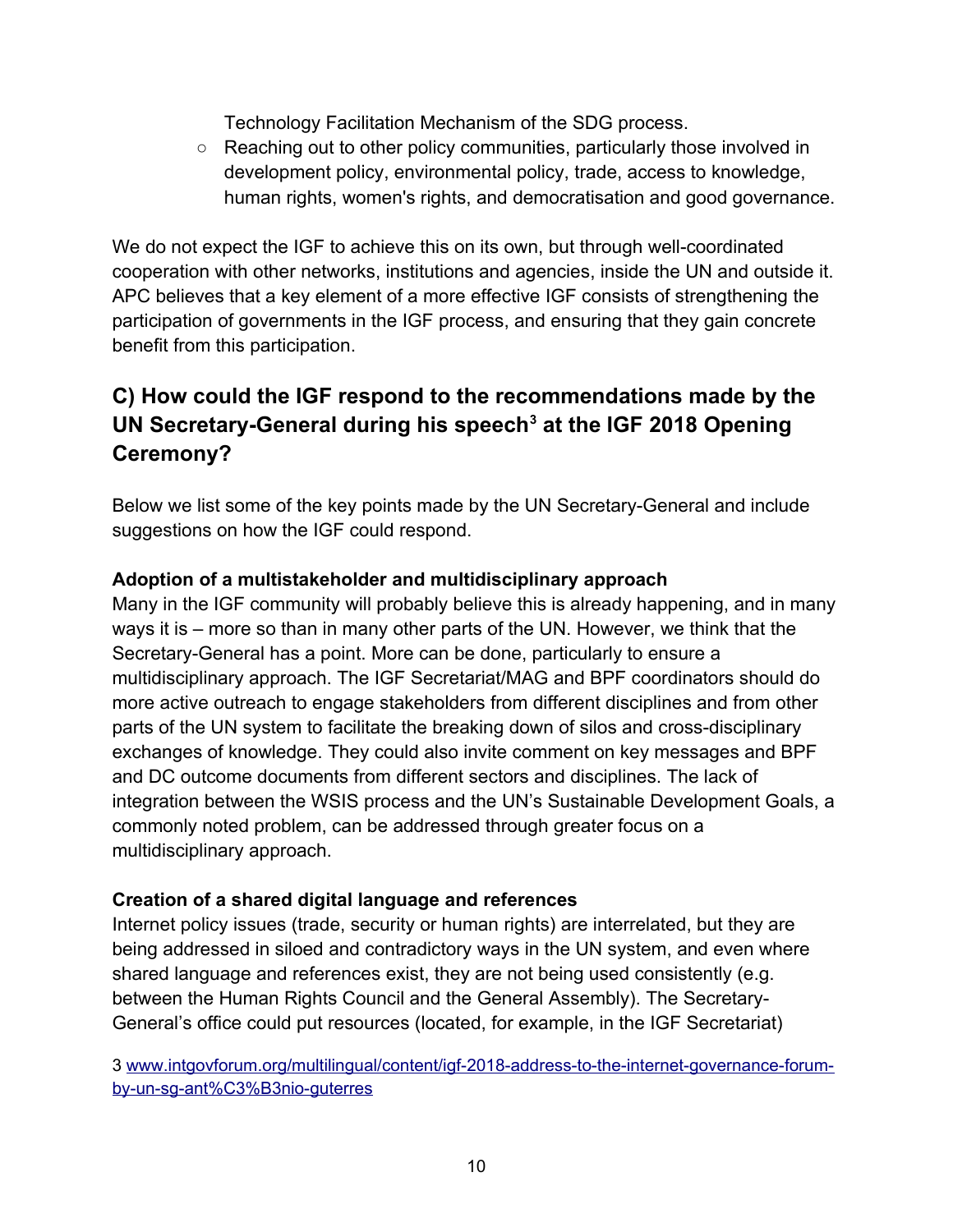towards facilitating information on what forums are dealing with what issues to ensure that the competent forums are dealing with the most consequential questions, and that norms and standards adopted in one forum are not undercut by another. This is a point of collaboration with the UN HLPDC.

#### **Inclusion and amplification of weak and missing voices**

The Secretary-General's encouragement to include and amplify weak and missing voices, particularly in bridging the digital divide, is laudable. However, as more of the world's population gains access to the internet and more than half the participants at the IGF 2018 are from the global South, further research and analysis is required to identify who precisely the missing stakeholders are. In the case of the IGF, it lacks the financial resources to bring under-represented voices to the table, and this needs to be addressed. The forum has recently been held in expensive cities in Western Europe and there is virtually no funding to bring people from different parts of the world, much less traditionally unheard and marginalised voices.

Further, as the IGF is a policy forum, full of technical and legal language, the nature of discussions can be alienating. Keeping in mind the current funding situation and other factors, it is particularly critical to reinforce the NRIs and facilitate experiences at the national and regional levels, as well as through intersessional work. The prioritisation of under-represented voices in IGF initiatives at the local, national and regional levels will further add to digital discussions.

#### **Foster greater impact from discussions at IGF/IGF as outcome-oriented**

We agree that discussions on internet governance cannot just remain discussions. The Secretary-General's emphasis on the need for outcomes, along with President Macron's suggestion that the IGF needs to move beyond debate and reflection to become a body that produces tangible proposals, is positive encouragement for the forum to become more outcome-oriented in its approaches to digital challenges. Already, work done as part of the IGF process is informing policy discussions in other spaces. This can be hard to track and document, but should not be underestimated. For example, a 2018 ITU Plenipotentiary resolution cited the work of the IGF Dynamic Coalition on Accessibility and Disability in updates that improved the accessibility of documents and publications of the ITU. There are many policy spaces that the IGF can inform with the benefit of multistakeholder collaboration and dialogue. Mapping relevant policy spaces against intersessional work is a much needed step in order maximise and leverage the valuable work that is being done by the IGF community.

We want to note, however, that "outcomes" come in many different shapes and sizes. The value of the IGF as a multistakeholder space that can build understanding, relationships and consensus because it does not have to negotiate outcomes, should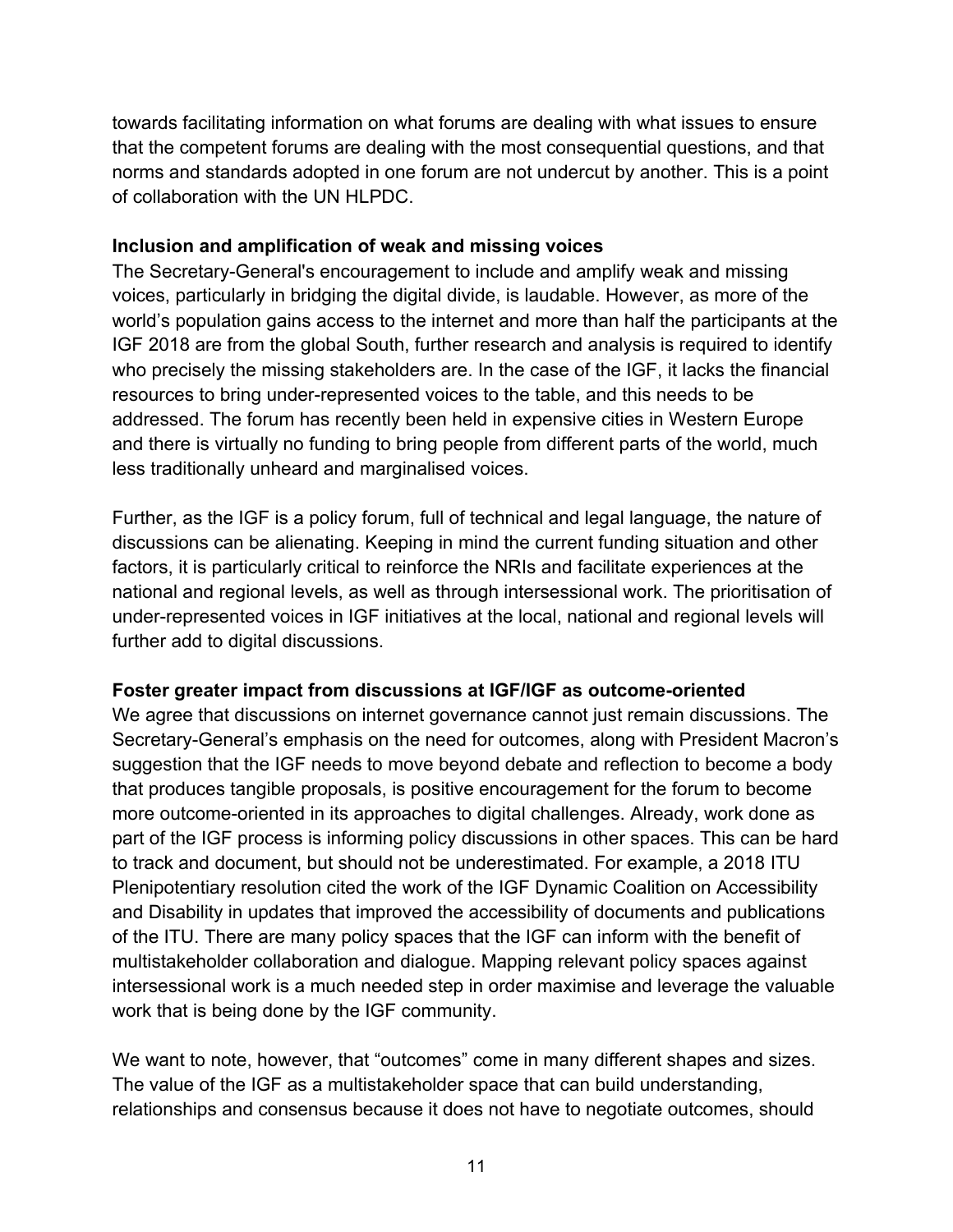not be underestimated.

# **D) How could the IGF respond to President Macron's "call for action" made during his speech[4](#page-11-0) at the IGF 2018 Opening Ceremony?**

President Macron's call to action for trust and security in cyberspace brought several issues to the forefront. While we did not sign the Paris Call, APC valued that it endorses the Global Commission for the Stability of Cyberspace's call to protect the public core of the internet $^5$  $^5$  and sees it as a welcome step for improving security, stability and rights in cyberspace. We encourage all stakeholders to adhere to it and look forward to reviewing it at IGF 2019.

#### **Suggestion on the IGF becoming directly attached to the Secretary-General's Office**

We would like President Macron's suggestion that the IGF come under the Office of the Secretary-General (it is currently under UNDESA) and for it to have its own Secretariat to be explored further. Regrettably, since the Secretary-General spoke before Macron, he did not have the opportunity to respond to this proposal.

#### **Heavy-handed regulatory approach to internet platforms**

In his speech, President Macron emphasised the challenges of security on the internet and stated, "Today, when I look at our democracies, the Internet is much better used by those on the extremes… used more for hate speech or dissemination of terrorist content than by many others." APC acknowledges the undemocratic and unaccountable nature of how platforms govern online expression, privacy and other rights. However, we are wary of a heavy-handed regulatory approach that encourages a close relationship between governments and companies without independent oversight or civil society engagement.

Regulation can play a role in combating fake news, stopping copyright infringement, and fighting online child abuse. However, this could also potentially lead to an erosion of rights due to overcompliance because of the the threat of heavy fines, as well as to less transparency and accountability, which we would like to believe is not President Macron's intention. We encourage President Macron to look at the recommendations of the UN Special rapporteur on freedom of expression and opinion, $^6$  $^6$  as well as the work

<span id="page-11-0"></span>4 [www.intgovforum.org/multilingual/content/igf-2018-speech-by-french-president-emmanuel](http://www.intgovforum.org/multilingual/content/igf-2018-speech-by-french-president-emmanuel-macron)[macron](http://www.intgovforum.org/multilingual/content/igf-2018-speech-by-french-president-emmanuel-macron)

<span id="page-11-1"></span>5 [www. cyberstability.org/news/global-commission-proposes-action-to-increase-cyberspace](https://www.cyberstability.org/news/global-commission-proposes-action-to-increase-cyberspace-stability/)[stability/](https://www.cyberstability.org/news/global-commission-proposes-action-to-increase-cyberspace-stability/)

<span id="page-11-2"></span>6 A/HRC/38/35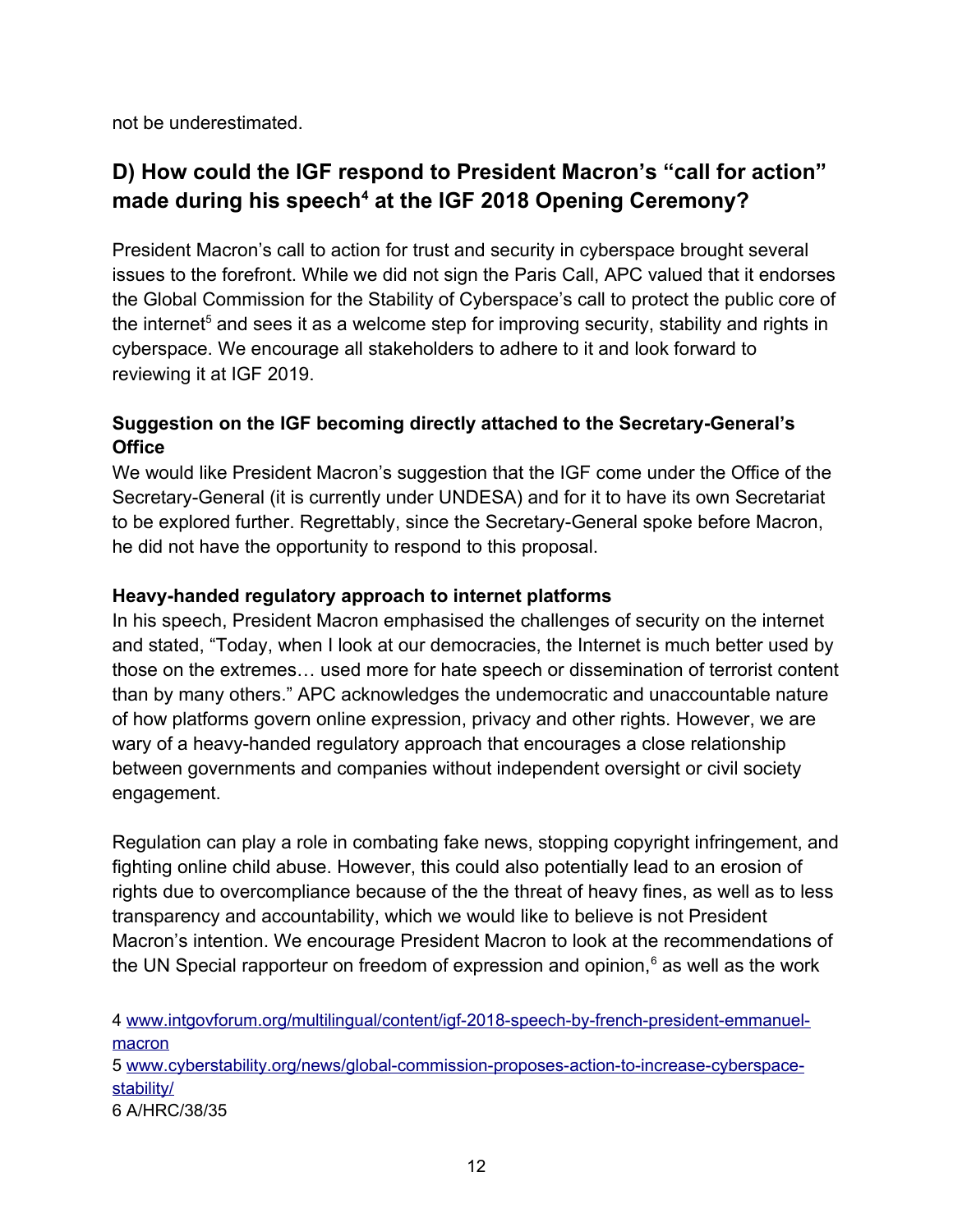of the Paris-based Internet & Jurisdiction Policy Network.[7](#page-12-0)

#### **Assigning "agency" to the internet is not a helpful approach**

President Macron assigns agency to the internet as being either a positive, benign or malignant force. While this might make for a good speech, it is not helpful when considering how to address the harmful use of the internet that he identifies. The internet ultimately reflects the values of the people who design, regulate and use it. Intolerance, racism, hatred and violence exist first and foremost in our societies and are rooted in "offline" social, economic and political contexts that cannot be fixed by regulating the internet.

#### **"California internet" vs. "China internet"**

President Macron typified two ideologies of the internet which he referred to as a "Californian form of internet", unregulated and driven by strong, dominant, global private players, and a "Chinese internet", where the government drives innovations and control. The president stated he had great respect for the latter model. Aside from being somewhat culturally insensitive, this depiction is binary in a way that is not very useful, and it overlooks the fact that efforts to restrict and control the internet are prevalent in many parts of the world, including in so-called liberal democracies. It is important to recognise here that there are more than two types of internet. The internet is a diverse landscape and the values of openness, accessibility, transparency and multistakeholder governance processes should not be compromised. In fact, it is APC's view that the primary justifiable motivation for regulation would be to secure such openness, transparency and accessibility. If President Macron's admiration for the Chinese model is an indicator that he believes that user behaviour and content online need to be actively controlled by states, that is a serious cause for concern and should be debated in the IGF community.

#### **On multilateralism**

The involvement of state actors in the internet governance process is critical. However, the emphasis on multilateral action in President Macron's speech seemed to be at the exclusion of other stakeholder groups. The IGF must retain its global nature and governments should not become "more equal" than others in the forum.

<span id="page-12-0"></span><sup>7</sup> [www.internetjurisdiction.net/](https://www.internetjurisdiction.net/)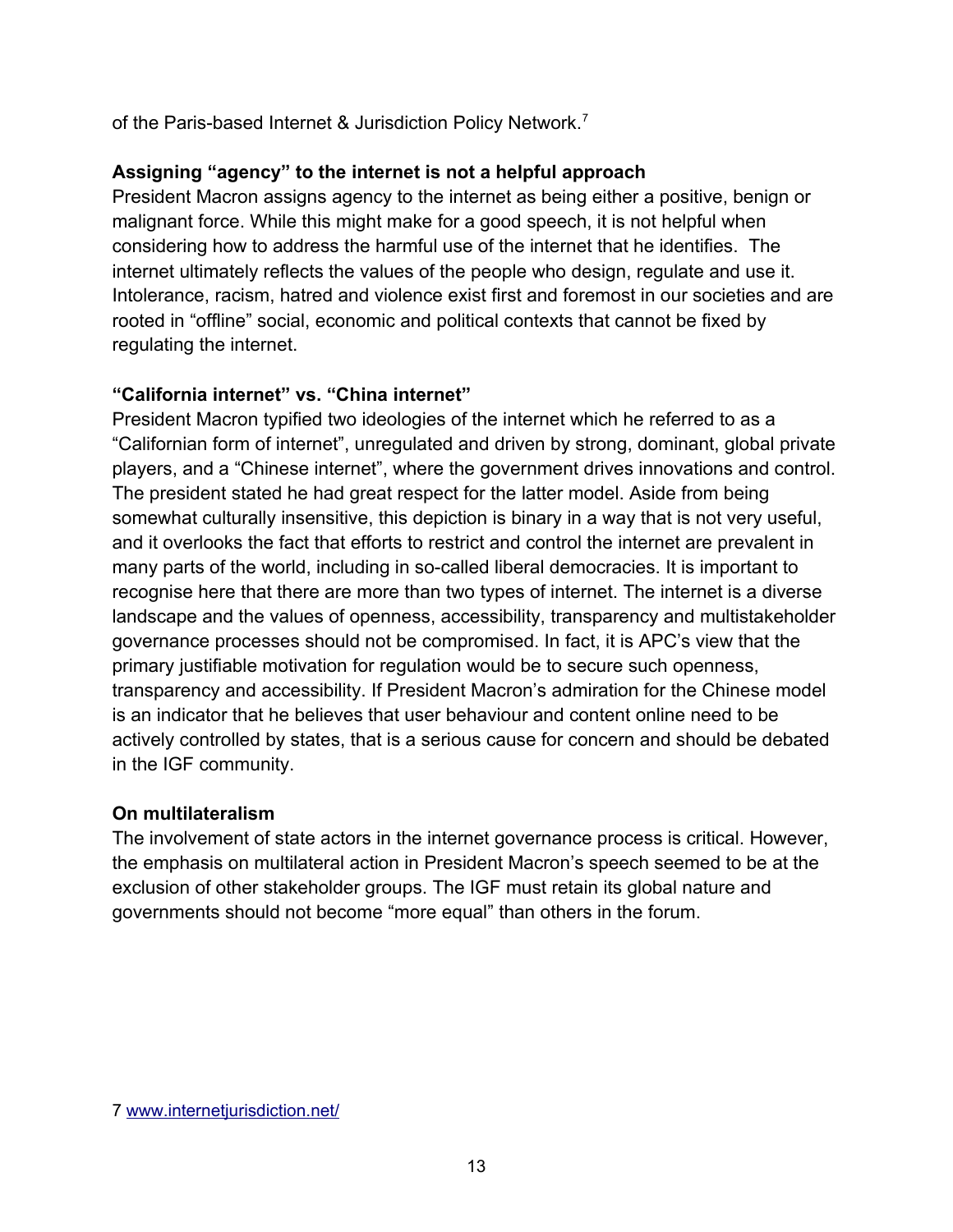# **E) What other organisations/disciplines should the IGF be collaborating with and how/to what purpose?**

#### **UNESCO's Internet Universality Indicators**

APC is extremely pleased that this tool developed by UNESCO with APC support was presented at the Paris IGF.<sup>[8](#page-13-0)</sup> The UNESCO Internet Universality Indicators aim to measure to what extent the ROAM (rights-openness-access-multistakeholder) principles are applied at national levels in relationship with cross-cutting indicators on gender and the needs of children and young people, sustainable development, trust and security, and legal and ethical concerns. Quantitative, qualitative and institutional indicators are included, along with a list of identified sources and means of verification. The purpose of the indicators is not in any way intended to result in any kind of index or ranking of countries. They are designed to facilitate learning and country-level discussion among stakeholders on how to improve "internet universality". Measuring progress – or regression – in the extent to which internet-related human rights are respected, how universally accessible and used the internet is, and how inclusive internet governance processes are, is difficult but important. APC believes that the use of these indicators should become part of the IGF's ongoing intersessional agenda. There is no better space than the IGF to share the learning that will result from the application of these indicators. This can contribute to an ongoing collective stocktaking on the extent and impacts of internet development.

#### **Consolidation of the IGF as a platform for cooperation within the UN system**

Its birth out of a UN summit and its ongoing relationship with the UN system is a source of legitimacy for this multistakeholder forum which should be cherished and nurtured. The IGF's location inside the UN reflects the importance of collaboration between multilateral and multistakeholder institutions to ensure that the internet's potential to enable the goals of sustainable development, peace, and respect for human rights is realised. We believe the IGF should remain under the UN umbrella but retain its autonomy. In fact, in some respects, it would be good if it could have more.

#### **NETmundial+5**

The 2014 NETmundial conference produced the most widely supported principles for internet governance to date. It also proposed a roadmap for taking inclusive, international internet governance forward. As it is five years since the NETmundial conference, the next IGF should review how the Sao Paulo Declaration of Principles and Roadmap $^9$  $^9$  have been implemented since their adoption in 2014. Specifically, the

<span id="page-13-1"></span><span id="page-13-0"></span>8 [www.intgovforum.org/multilingual/content/igf-2018-of-5-measuring-a-free-open-rights-based](https://www.intgovforum.org/multilingual/content/igf-2018-of-5-measuring-a-free-open-rights-based-and-inclusive-internet)[and-inclusive-internet](https://www.intgovforum.org/multilingual/content/igf-2018-of-5-measuring-a-free-open-rights-based-and-inclusive-internet) 9 [www.netmundial.org/principles](http://www.netmundial.org/principles)

14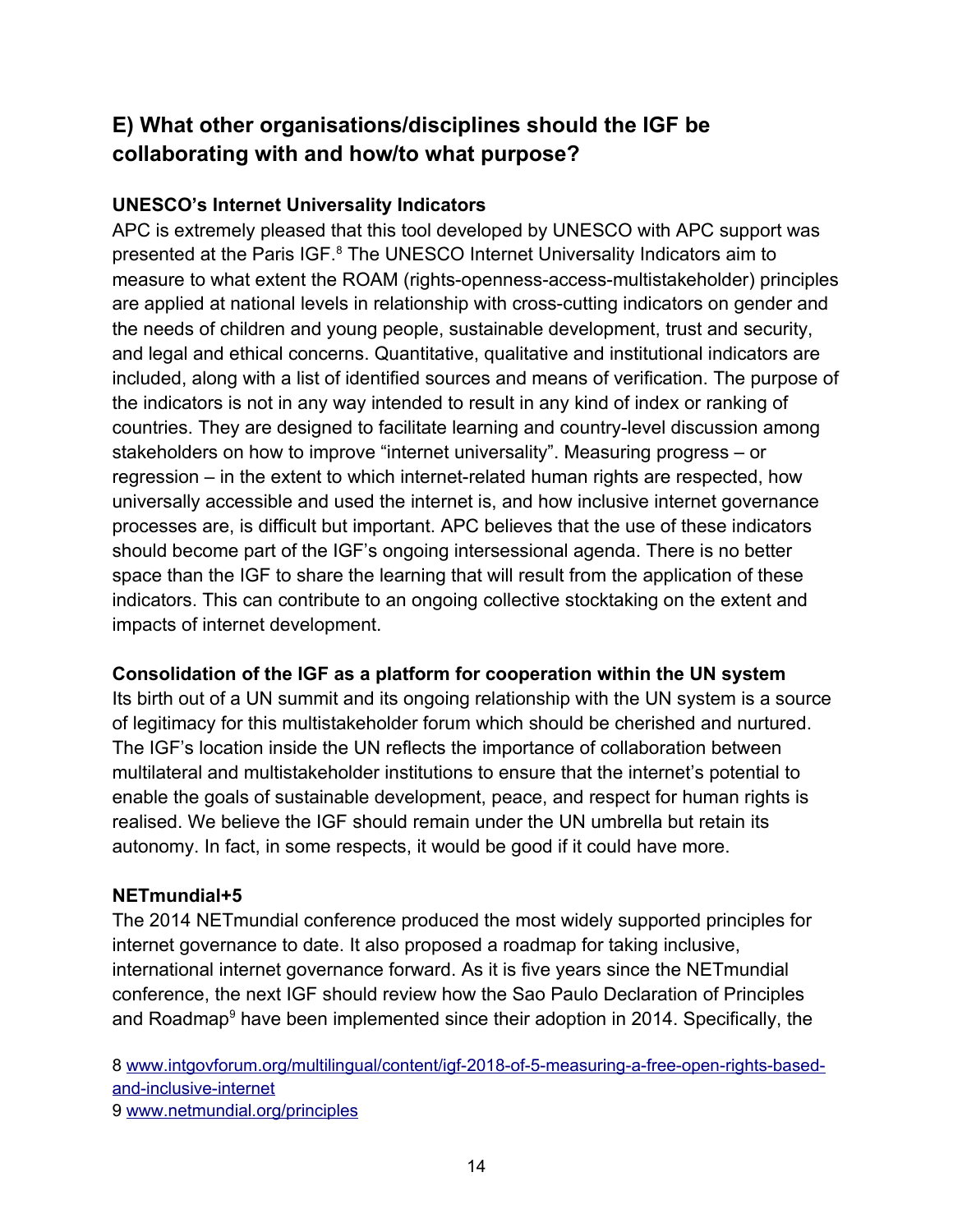NETmundial roadmap made recommendations for the IGF which should be reviewed.

#### **Integrating development-related topics and closer collaboration with the UN's focus on science, technology and innovation (STI) as key means of implementing the Sustainable Development Goals and the 2030 Agenda**

To ensure that a fuller range of issues relating to sustainable development and broader public policy are reflected in the programme, the IGF MAG needs to get input from, and facilitate dialogue with, development policy makers and practitioners, many of whom are not currently engaged. In particular, we would recommend closer collaboration with the SDG process through its Technology Facilitation Mechanism (TFM). The IGF MAG could invite representatives of the UN TFM to participate in the annual event and in the IGF process (including intersessional work and the NRIs). This would be one way for the IGF to respond to the Secretary-General's call for a multidisciplinary approach. The IGF should strive to be a more active presence in the annual Multistakeholder Forum for Science, regional STI consultations and the STI Forum, supported by the Inter Agency Task Team on Science, Technology and Innovation for the SDGs (IATT). The theme of the STI Forum for 2019 Goal 9 on Industry, Innovation and Infrastructure provides an excellent opportunity for the IGF to engage with this process.

These, however, are just examples. APC proposes that the UN Secretary General be asked by the MAG to facilitate a dialogue between the IGF and the TFM that can produce a long term-plan for effective collaboration between the two processes.

# **F) On the Secretary-General's High-level Panel on Digital Cooperation (HLPDC): On the IGF and HLPDC**

## **F1. How can the IGF contribute to the work of the HLPDC to help foster these aims?**

#### **F2. Do you have any specific inputs for the HLPDC in relation to the IGF?**

As stated earlier, it is important to remember that the IGF is not just an annual event. It is a year-long process that entails intersessional work, on a range of topics, as well as multiple national and regional IGFs. The IGF also has a role in connecting relevant internet governance-related processes taking place elsewhere, particularly processes elsewhere in the UN system. The fact that the UN Secretary General's High-level Panel on Digital Cooperation is using the IGF as a forum for open dialogue and the exchange of ideas, and that Secretary-General António Guterres attended and gave a speech at the IGF, reinforces the value and status of the IGF as a critical space for digital discussions. That the High-level Panel was established, however, also indicates that there are still gaps in coordination and cooperation in global internet governance, gaps